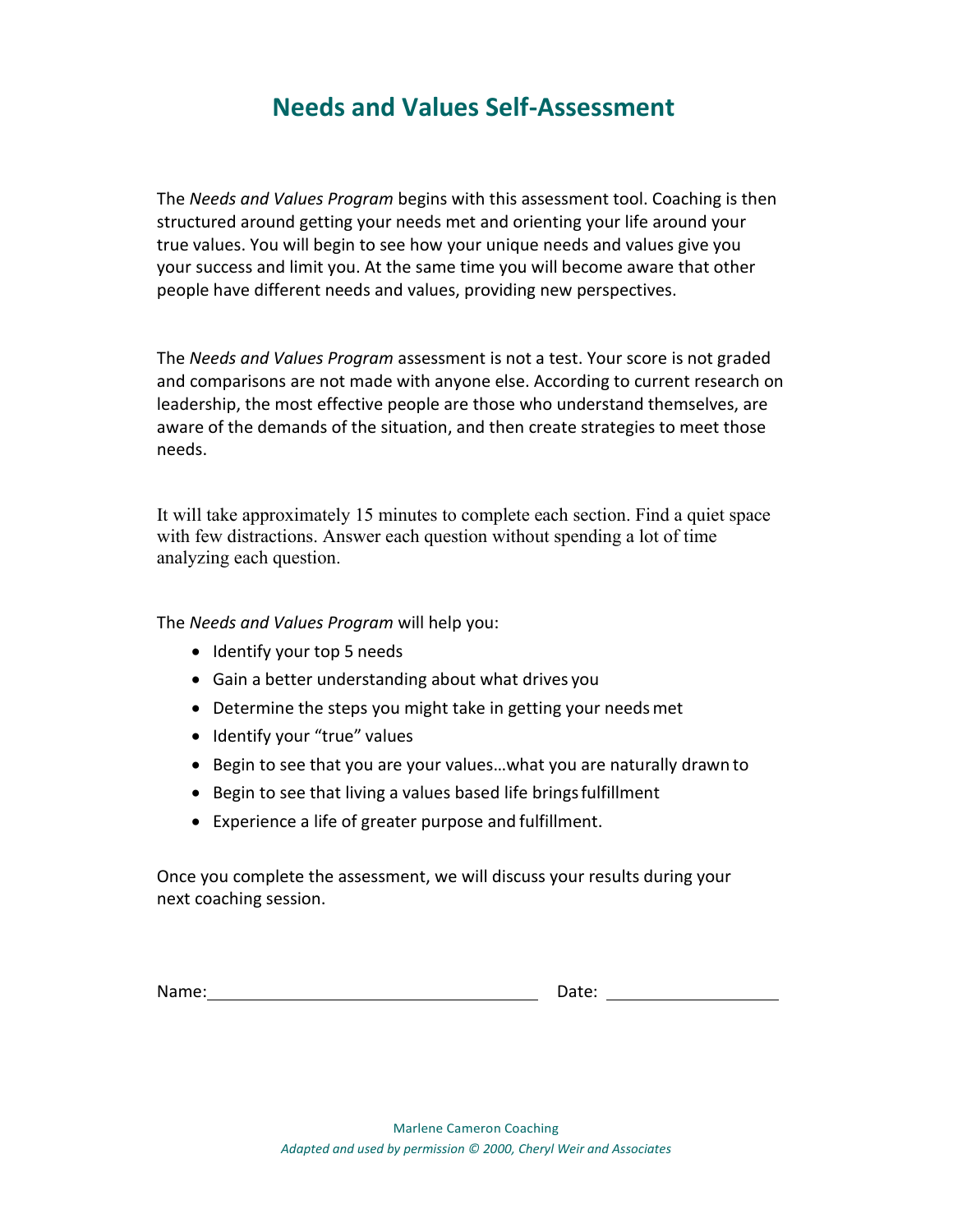# PART I: NEEDS EVALUATION

### Definitions:

**Needs** are conditions, things, and feelings that you *must* have to be minimally satisfied in life. Often, needs are the things that must be met before you can really "get on" with life. When you have unmet needs, you are usually "bound" or "hooked" by people, events and thoughts; you are more susceptible to being sad, depressed, angry or resentful. *Remember, needs are what you must have, not what you want, prefer or deserve.* 

**Wants**, distinct from needs, are conditions, things or experiences that you feel like you want to have to feel better about yourself, life, etc. Wants come from past experiences, upbringing, advertising or *unmet needs*. When your needs are met, you find that your want list has less of a pull on you. *Remember, Wants are what you want to have, but could actually live without.* A want can be the material representation of a need. For example: you may want a racy car that represents your need for attention.

## *On a scale of 1 to 5, with 5 being the "most true for me' and 1 being 'not really true" for me, how would you rate the following:*

| <b>SECTION 1</b> |                                                                                    |
|------------------|------------------------------------------------------------------------------------|
| 1 2 3 4 5        | 1. I need acceptance from most everyone.                                           |
| 1 2 3 4 5        | 2. I need acceptance from my family.                                               |
| 1 2 3 4 5        | 3. I need acceptance from a particular person.                                     |
| 1 2 3 4 5        | 4. I have a hard time if I am not included in a conversation or event.             |
| 1 2 3 4 5        | 5. I have a very hard time if I don't perceive that I am being accepted.           |
| <b>SECTION 2</b> |                                                                                    |
| 1 2 3 4 5        | 1. I need to accomplish great things during my lifetime.                           |
| 1 2 3 4 5        | 2. I need to accomplish something during my lifetime.                              |
| 1 2 3 4 5        | 3. I need to almost always be engaged with accomplishing something.                |
| 1 2 3 4 5        | 4. I have a hard time just relaxing or doing nothing special for several days.     |
| 1 2 3 4 5        | 5. I have a very hard time if I don't feel like I am accomplishing                 |
|                  | anything worthwhile.                                                               |
| <b>SECTION 3</b> |                                                                                    |
| 1 2 3 4 5        | 1. I need to be acknowledged by most everyone that I help or work with.            |
| 1 2 3 4 5        | 2. I need to be acknowledged or complimented when I look good.                     |
| 1 2 3 4 5        | 3. I need to be acknowledged by only one or just a few of my closest friends.      |
| 1 2 3 4 5        | 4. I have a hard time if I don't get acknowledged or complimented regularly.       |
| 1 2 3 4 5        | 5. I have a hard time if I feel I am being criticized.                             |
| <b>SECTION 4</b> |                                                                                    |
| 1 2 3 4 5        | 1. I need to be loved by many people.                                              |
| 1 2 3 4 5        | 2. I need to be loved by a close circle of friends.                                |
| 1 2 3 4 5        | 3. I need to be loved by one particular person.                                    |
| 1 2 3 4 5        | 4. I have a hard time if I don't believe that an important person really loves me. |
|                  |                                                                                    |

1 2 3 4 5 5. I have a very hard time if I don't feel loved enough.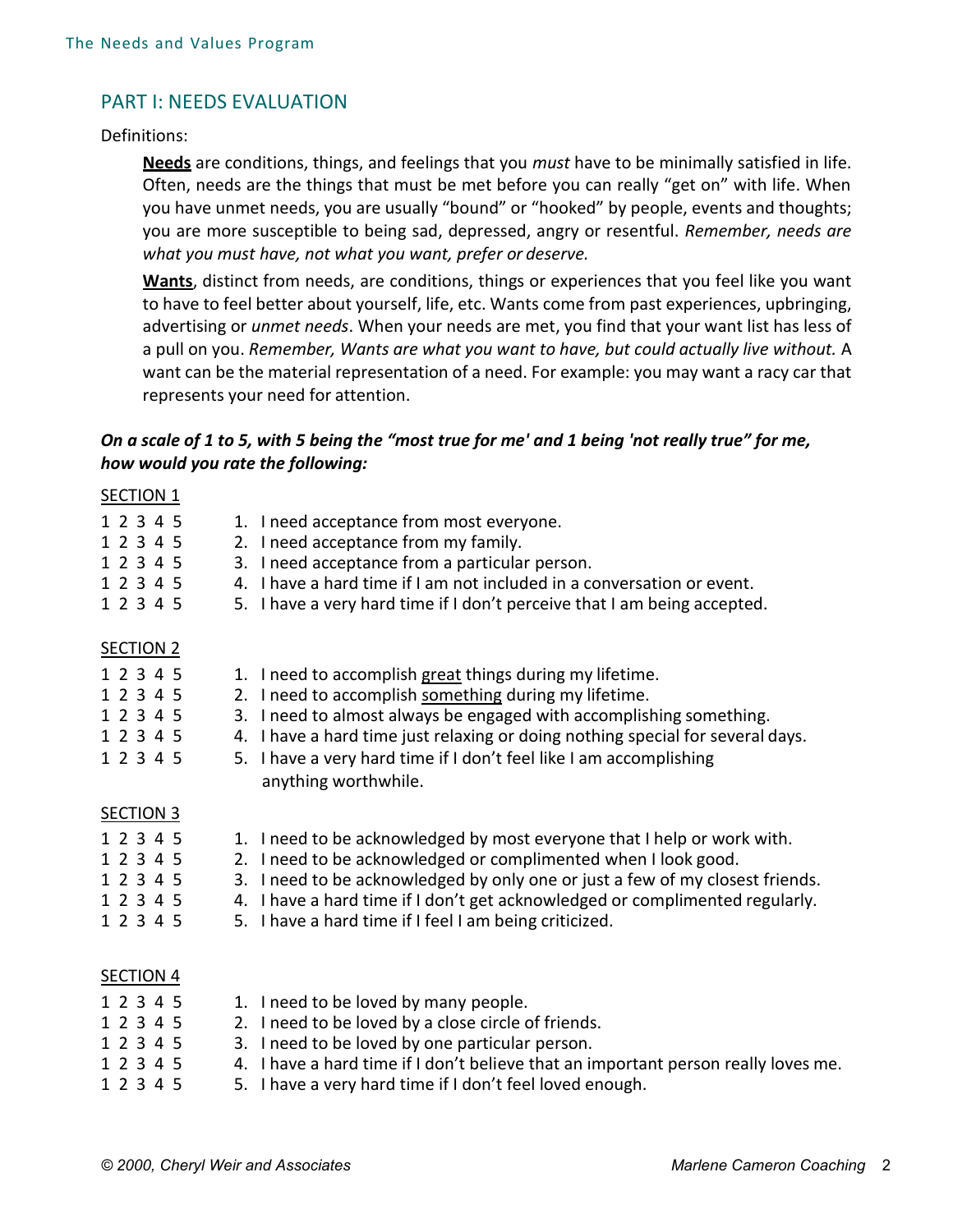| <b>SECTION 5</b><br>1 2 3 4 5<br>1 2 3 4 5<br>1 2 3 4 5<br>1 2 3 4 5<br>1 2 3 4 5 | 1. I need to be accurate or right in most situations.<br>2. I need to be accurate or right in my area of expertise.<br>3. I need to be correct or right all of the time.<br>4. If I am mistaken about something, I take it personally.<br>5. If I make a mistake, I take it personally and hard.                                                                                                                                                                        |
|-----------------------------------------------------------------------------------|-------------------------------------------------------------------------------------------------------------------------------------------------------------------------------------------------------------------------------------------------------------------------------------------------------------------------------------------------------------------------------------------------------------------------------------------------------------------------|
| <b>SECTION 6</b><br>1 2 3 4 5<br>1 2 3 4 5<br>1 2 3 4 5<br>1 2 3 4 5<br>1 2 3 4 5 | 1. I need to be cared for/loved by many people.<br>2. I need to be cared for/loved by a select group of people.<br>3. I need to be cared for/loved by one particular person.<br>4. If I don't feel cared for, I have a very hard time.<br>5. When I don't feel cared for, I get resentful and even bitter.                                                                                                                                                              |
| <b>SECTION 7</b><br>1 2 3 4 5<br>1 2 3 4 5<br>1 2 3 4 5<br>1 2 3 4 5<br>1 2 3 4 5 | 1. I need what people say to be perfectly clear.<br>2. I need to be certain about what I am working on, reading about or hearing about.<br>3. I need to be able to hear clearly what people are saying.<br>4. I have a hard time if I am not clear about something important to me.<br>5. I have a very hard time if I am not certain about what is going on.                                                                                                           |
| <b>SECTION 8</b><br>1 2 3 4 5<br>1 2 3 4 5<br>1 2 3 4 5<br>1 2 3 4 5<br>1 2 3 4 5 | 1. I need a very comfortable bed in which to sleep.<br>2. I need the most comfortable job there is.<br>3. I need "all the comforts of home" when I travel.<br>4. If I know 1 may/will be uncomfortable in an otherwise interesting<br>situation/place, I'll probably not go anyway.<br>5. When I am not comfortable, 1 feel very grumpy or "put out".                                                                                                                   |
| <b>SECTION 9</b><br>1 2 3 4 5<br>1 2 3 4 5<br>1 2 3 4 5<br>1 2 3 4 5<br>1 2 3 4 5 | 1. I need to say what's on my mind, even if it's not always appropriate.<br>2. I need others to say exactly what's on their mind, even if I won't like it or<br>they don't want to.<br>3. I need only the key people in my life to communicate fully with me.<br>4. When I hold back and not fully tell someone what must be said, I start<br>winding town and lose energy.<br>5. When others don't fully communicate with me, I get upset,<br>concerned or frightened. |
| <b>SECTION 10</b>                                                                 |                                                                                                                                                                                                                                                                                                                                                                                                                                                                         |
| 1 2 3 4 5<br>1 2 3 4 5<br>າ າ                                                     | 1. I need the option to stop things if they don't go the way I want/need them to.<br>2. I need to keep the upper hand in most situations.<br>2 Locat to tall poople what to do                                                                                                                                                                                                                                                                                          |

- 1 2 3 4 5 3. I need to tell people what to do.<br>1 2 3 4 5 4. If others start telling me what to
- 1 2 3 4 5 4. If others start telling me what to do, I react strongly.<br>1 2 3 4 5 5. If we can't do it my way, I'll likely leave or find people 5. If we can't do it my way, I'll likely leave or find people who will.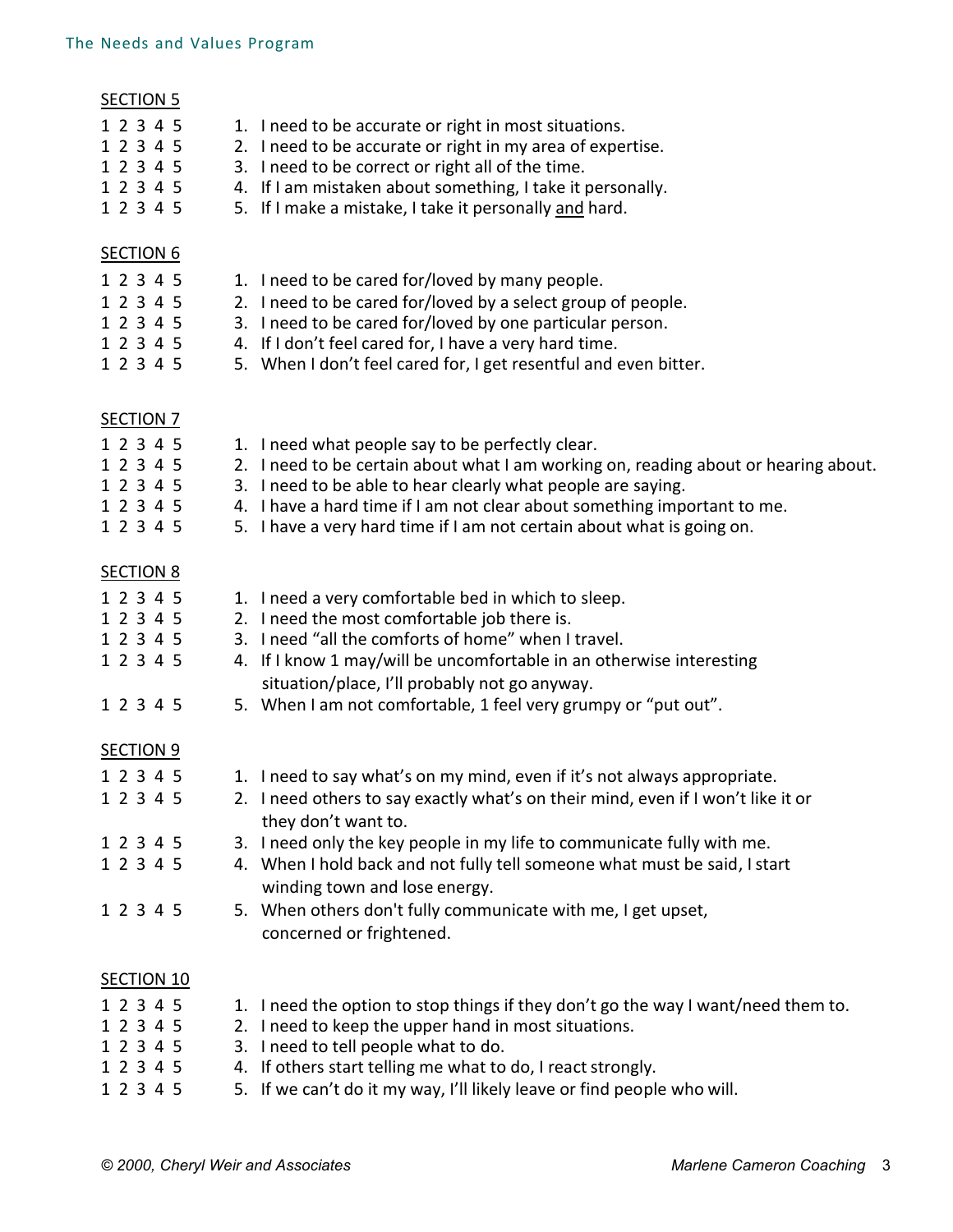| <b>SECTION 11</b> |                                                                                 |
|-------------------|---------------------------------------------------------------------------------|
| 1 2 3 4 5         | 1. I need to be the primary one who makes something happen.                     |
| 1 2 3 4 5         | 2. I need to be the "critical link" in bringing two people together.            |
| 1 2 3 4 5         | 3. I need to be the person who is known as someone who has the magic of         |
|                   | getting projects completed on time.                                             |
| 1 2 3 4 5         | 4. If I don't feel needed, I feel uncomfortable.                                |
| 1 2 3 4 5         | 5. If something good happens, I could have been a part of it yet wasn't, I feel |
|                   | left out.                                                                       |
| <b>SECTION 12</b> |                                                                                 |
| 1 2 3 4 5         | 1. I need to do exactly what my duty is to my family and friends.               |
| 1 2 3 4 5         | 2. I need to do my duty to my job, clients or employer.                         |
| 1 2 3 4 5         | 3. I need to do my duty to my country and/or church.                            |
| 1 2 3 4 5         | 4. If I can't do my duty, as I see it, I feel "held back" or suppressed.        |
| 1 2 3 4 5         | 5. If my duty is not clear, I am uncomfortable.                                 |
|                   |                                                                                 |
| <b>SECTION 13</b> |                                                                                 |
| 1 2 3 4 5         | 1. I need to feel physically unrestrained and free.                             |
| 1 2 3 4 5         | 2. 1 need my time to be on my own.                                              |
| 1 2 3 4 5         | 3. I need for my thoughts, actions and choices to be my own.                    |
| 1 2 3 4 5         | 4. If I feel obligated or expected to do something (even if I don't mind it), I |
|                   | feel somewhat trapped and restricted.                                           |
| 1 2 3 4 5         | 5. If I don't have the sense that I am free from people, circumstances or       |
|                   | concerns, I am definitely unhappy.                                              |
|                   |                                                                                 |
| <b>SECTION 14</b> |                                                                                 |
| 1 2 3 4 5         | 1. I need everyone around me to tell the truth and not mislead or try to cheat  |
| 1 2 3 4 5         | 2. I need my close friends to be honest with me and not "hold back".            |
| 1 2 3 4 5         | 3. I need to tell the truth all the time.                                       |
| 1 2 3 4 5         | 4. When someone lies to me and I find out, I get really upset.                  |
| 1 2 3 4 5         | 5. When I have compromised my own integrity, I get very upset.                  |
| <b>SECTION 15</b> |                                                                                 |
| 1 2 3 4 5         | 1. I need things around me to be in their proper place or order.                |
| 1 2 3 4 5         | 2. I need/want to make my bed each day.                                         |
| 1 2 3 4 5         | 3. I need/want a specific plan of action so I know what I am doing.             |
| 1 2 3 4 5         | 4. When my things are out of place or messy, I don't like it at all.            |
| 1 2 3 4 5         | 5. When things are said or done illogically, I don't like it, usually.          |
|                   |                                                                                 |
| <b>SECTION 16</b> |                                                                                 |
| 1 2 3 4 5         | 1. I need quiet in my workspace.                                                |
| 1 2 3 4 5         | 2. I need quiet at home.                                                        |
| 1 2 3 4 5         | 3. I need to protect my sense of equilibrium and inner peace.                   |
| 1 2 3 4 5         | 4. When I am around commotion and noise for more than an hour or two, I         |
|                   | begin to lose my sense of self or security.                                     |
| 1 2 3 4 5         | 5. When I lose my sense of self, I have to go to a quiet place to recover it.   |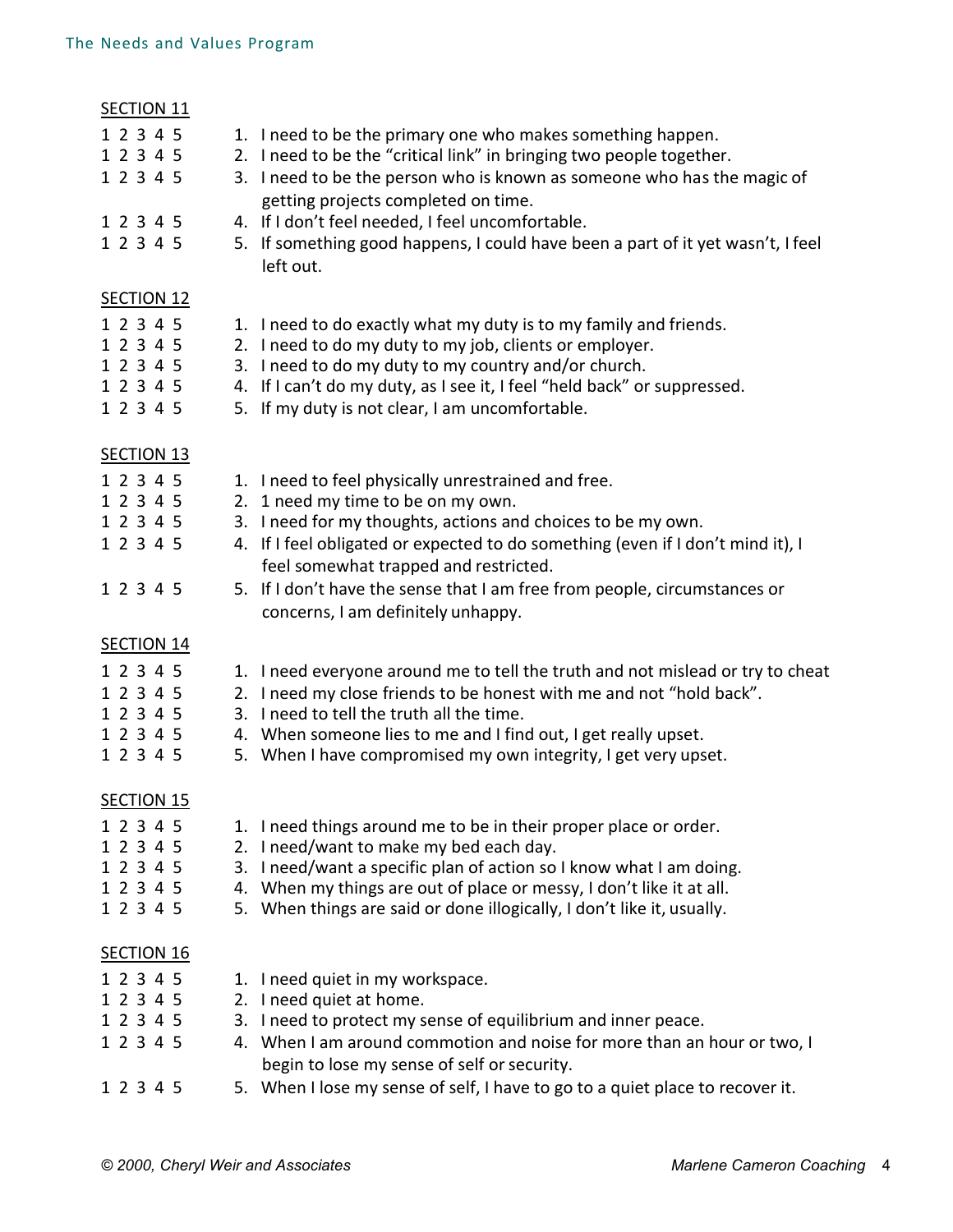# SECTION 17 1 2 3 4 5 1. I need the ability and opportunity to get what I want in life, no matter what. 1 2 3 4 5 2. I need all the power I can get. 1 2 3 4 5 3. I need the opportunity to change the course of things. 1 2 3 4 5 4. When I feel powerless, it is extremely frustrating. 1 2 3 4 5 5. When I have no one around me to manage or impact, I feel like a fish out of water. SECTION 18 1 2 3 4 5 1. I need to be recognized for what I've done. 1 2 3 4 5 2. I need to be noticed for how I look or act. 1 2 3 4 5 3. I need to be known for something special. 1 2 3 4 5 4. When people don't know that I did something great, I am strongly tempted to make sure they find out, one way or another. 1 2 3 4 5 5. Accomplishment without recognition, is not fully rewarding. SECTION 19 1 2 3 4 5 1. I need to feel safe from what is likely to happen. 1 2 3 4 5 2. I need to feel safe from what might, yet is unlikely, to happen. 1 2 3 4 5 3. I need to make sure people that I am close to are fully protected from circumstances. 1 2 3 4 5 4. When I start something new and I'm not sure which dangers to protect myself from, I am uncomfortable. 1 2 3 4 5 5. When I don't take every possible precaution, I am uncomfortable. SECTION 20 1 2 3 4 5 1. I need to perform a job or engage in regular work. 1 2 3 4 5 2. I need to keep busy with things

- 1 2 3 4 5 3. I need to do even more than I am doing now.
- 1 2 3 4 5 4. When I am idle, I am nervous or uncomfortable.
- 1 2 3 4 5 5. When I am not working, I feel guilty.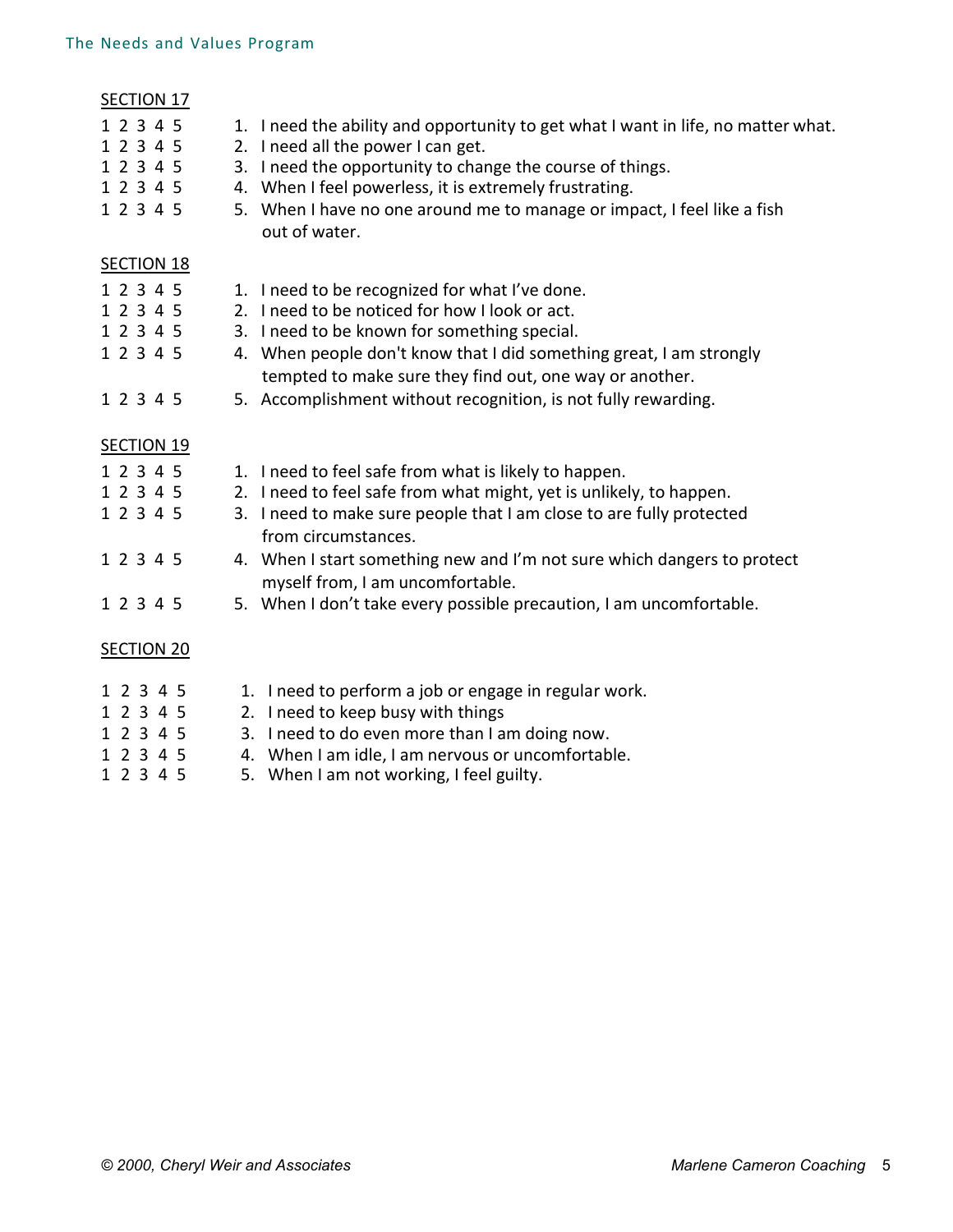## PART 2: NEEDS SUMMARY

*Summarize the Needs Evaluation on this summary form. First write the total score received for each Section (1-20) in the 'RANK' column. Next, circle the 5 highest scores. These are your most critical needs* 

| RANK | <b>NEED</b>                            |
|------|----------------------------------------|
|      | Section 1: Acceptance                  |
|      | Section 2: Accomplishment              |
|      | Section 3: Acknowledgments/Compliments |
|      | Section 4: To Be Loved                 |
|      | Section 5: To Be Right                 |
|      | Section 6: Cared For                   |
|      | Section 7: Certainty/Clarity           |
|      | Section 8: Comfort                     |
|      | Section 9: Communication               |
|      | Section 10: Control/Dominate           |
|      | Section 11: Critical Link/Be Needed    |
|      | Section 12: Duty/Obligation            |
|      | Section 13: Freedom                    |
|      | Section 14: Honesty/integrity          |
|      | Section 15: Order/Perfection           |
|      | Section 16: Peace/Quietness            |
|      | Section 17: Power                      |
|      | Section 18: Recognition                |
|      | Section 19: Safety/Security            |
|      | Section 20: Work                       |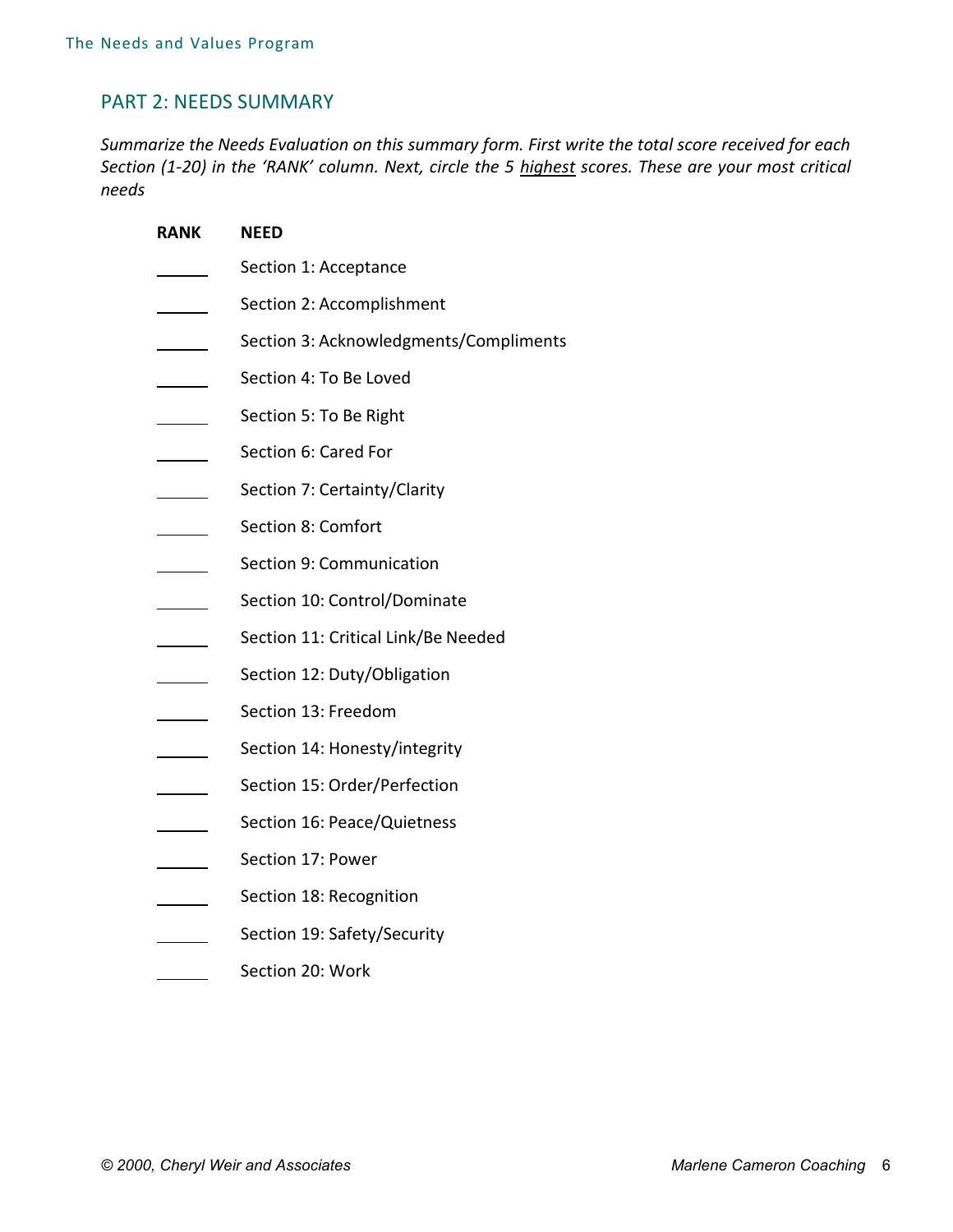# **PART 3: NEEDS INDEX**

*Circle the word that best describes the 'Exact Need' for each 'Area of Need' for your 5 top needs.* 

| <b>AREA OF NEED</b> | <b>EXACT NEED</b>                                           | <b>AREA OF NEED</b> | <b>EXACT NEED</b>                                                    |
|---------------------|-------------------------------------------------------------|---------------------|----------------------------------------------------------------------|
| 1. Accepted         | Approved Be<br><b>Included Be</b><br>Permitted<br>Respected | 11. Be Needed       | <b>Critical Link</b><br>Useful<br><b>Important Be</b><br>Material    |
| 2. Accomplish       | Achieve<br>Fulfill<br>Finish<br>Realize                     | 12. Duty            | Obligated<br>Follow<br>Do Right/Good<br>Have a Task                  |
| 3. Acknowledged     | Complimented<br>Appreciated<br>Admired<br>Valued            | 13. Freedom         | Unrestricted<br>Privileged<br>Initiative<br>Independent              |
| 4. Be Loved         | Liked<br>Cherished<br><b>Esteemed Held</b><br>Fondly        | 14. Honesty         | Uprightness<br>Openness<br>Frankness<br>Integrity                    |
| 5. Be Right         | Moral<br>Correct<br>Not Mistaken<br>True                    | 15.Order            | Perfection<br>Placement<br>Harmony<br>Right-ness                     |
| 6. Be Cared For     | Attention<br>Concerned<br><b>Helpful Cared</b>              | 16. Peace           | Quietness<br><b>Stillness</b><br>Serenity<br><b>Balance</b>          |
| 7. Certainty        | Clarity<br>Accuracy<br>Assurance<br>Obviousness             | 17. Power           | Authority<br>Capacity<br>Omnipotence<br>Vigor                        |
| 8. Comfort          | Luxury Ease<br>Contented<br>Leisure                         | 18.Recognition      | <b>Be Noticed</b><br>Remembered<br>Known For<br><b>Regarded Well</b> |
| 9. Communicate      | <b>Be Heard</b><br><b>Speak Share</b><br>Inform             | 19. Safety          | Secure<br>Protected<br><b>Stable</b><br>Known                        |
| 10. Control         | Dominate<br>Command<br>Restrain<br>Manage                   | 20. Work            | Perform<br>Labor<br>Industrious<br><b>Busy</b>                       |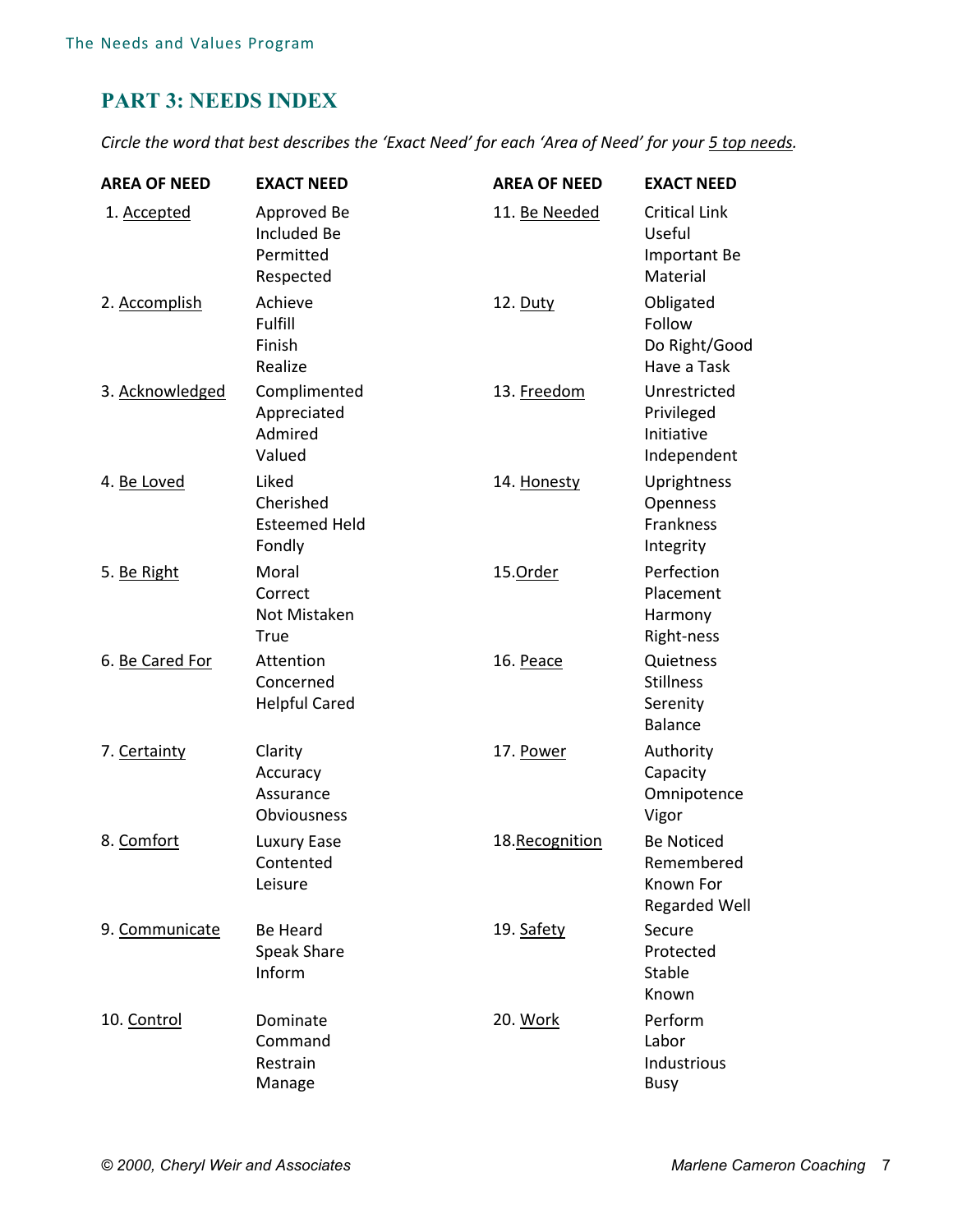# **WHAT ARE PERSONAL NEEDS?**

Personal needs (vs. body needs such as water, food, shelter and love) are those things we must have in order to be our best. One can get through life fairly well not having these needs met, but for an effortless, rewarding and successful life, Personal Needs must be identified, addressed and handled.

If personal needs aren't being met, a person's development slows down and the quality of life diminishes. It may feel like "something's missing" or create a low level of dissatisfaction. Identifying and getting your needs met is simply a skill to be mastered. It is possible to have all of your needs met permanently.

**LIST your top 5 needs from the index on page 7.** Then, looking at each need separately and ask yourself:

- 1. Why do I think I have this need? What do I think "causes" it?
- 2. What are the costs to me of not having this need met? (Financial, emotional, creative, etc.)
- 3. What changes could I make in my life in order to fully meet and satisfy this need?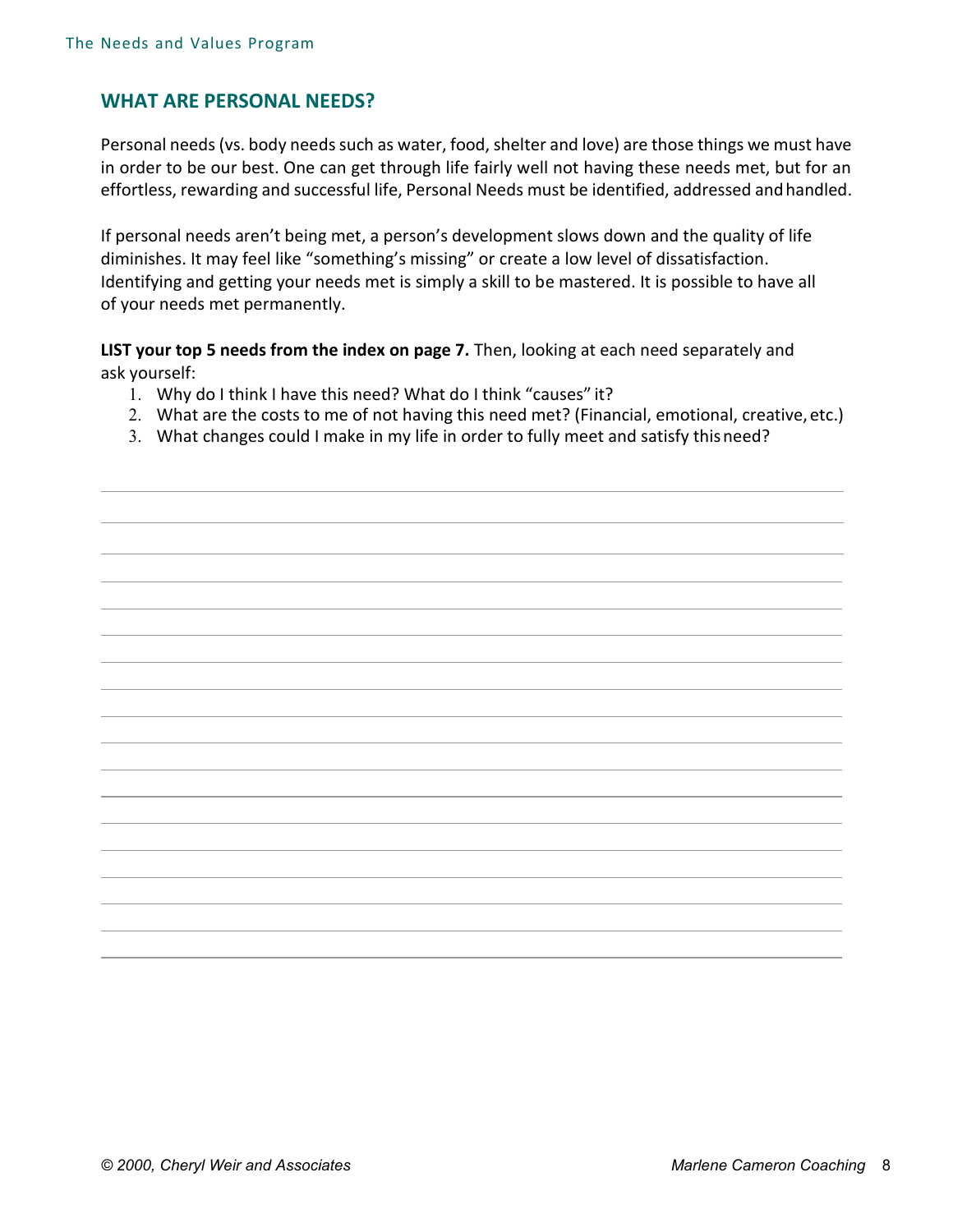# **PART 4: VALUES EVALUATION**

## Definitions:

**Values** are who you are. That is, once your basic needs are met, you tend to want to express your values. Values are *not* needs. If you need something, it is not a value, even though it may appear to be. Once you experience your needs being satisfied and met, you see this distinction more clearly. *Remember, values are what you do or how you express yourself, after your needs are met.* 

*On a scale of 1 to 5, with 5 being the "most true" for me and 1 being the least "true" for me, how would you rate the following?* 

| <b>SECTION 1</b> |                                                                                                                                                                                                       |
|------------------|-------------------------------------------------------------------------------------------------------------------------------------------------------------------------------------------------------|
| 1 2 3 4 5        | 1. I like activities like river rafting because you never now what's really around<br>the bend.                                                                                                       |
| 1 2 3 4 5        | 2. I'd really love to pack up and take a month-long trip to Europe (or any<br>place abroad), and even leave next week!                                                                                |
| 1 2 3 4 5        | 3. If I had to choose between two ways of getting something done - the<br>exciting, yet unpredictable and possibly longer way, and the most efficient<br>way, I'd tend to take the more exciting way. |
| 1 2 3 4 5        | 4. Sure, I could use a plan or map - but what fun is that, really?                                                                                                                                    |
| 1 2 3 4 5        | 5. There is nothing more important to me personally than being a part<br>of an adventure.                                                                                                             |
| <b>SECTION 2</b> |                                                                                                                                                                                                       |
| 1 2 3 4 5        | 1. There is probably art in everything, but only certain things are worth looking at.                                                                                                                 |
| 1 2 3 4 5        | 2. I tend to make whatever I touch more aesthetically pleasing.                                                                                                                                       |
| 1 2 3 4 5        | 3. Nature is the source of beauty.                                                                                                                                                                    |
| 1 2 3 4 5        | If it's not beautiful, I probably won't like it.<br>4.                                                                                                                                                |
| 1 2 3 4 5        | 5. There is nothing more important to me than seeing or experiencing the<br>beauty of things, life, etc.                                                                                              |
| <b>SECTION 3</b> |                                                                                                                                                                                                       |
| 1 2 3 4 5        | 1. After people meet, see or speak with me, they tend to get "into action"<br>about something.                                                                                                        |
| 1 2 3 4 5        | 2. I like being the spark that gets people going again.                                                                                                                                               |
| 1 2 3 4 5        | 3. It turns me on when I see people turned on because of something I've<br>said or done.                                                                                                              |
| 1 2 3 4 5        | 4. I tend to let people know how they can get the job done more easily and<br>more productively.                                                                                                      |
| 1 2 3 4 5        | 5. There is nothing more important to me personally than being a catalyst or<br>lever for change or movement.                                                                                         |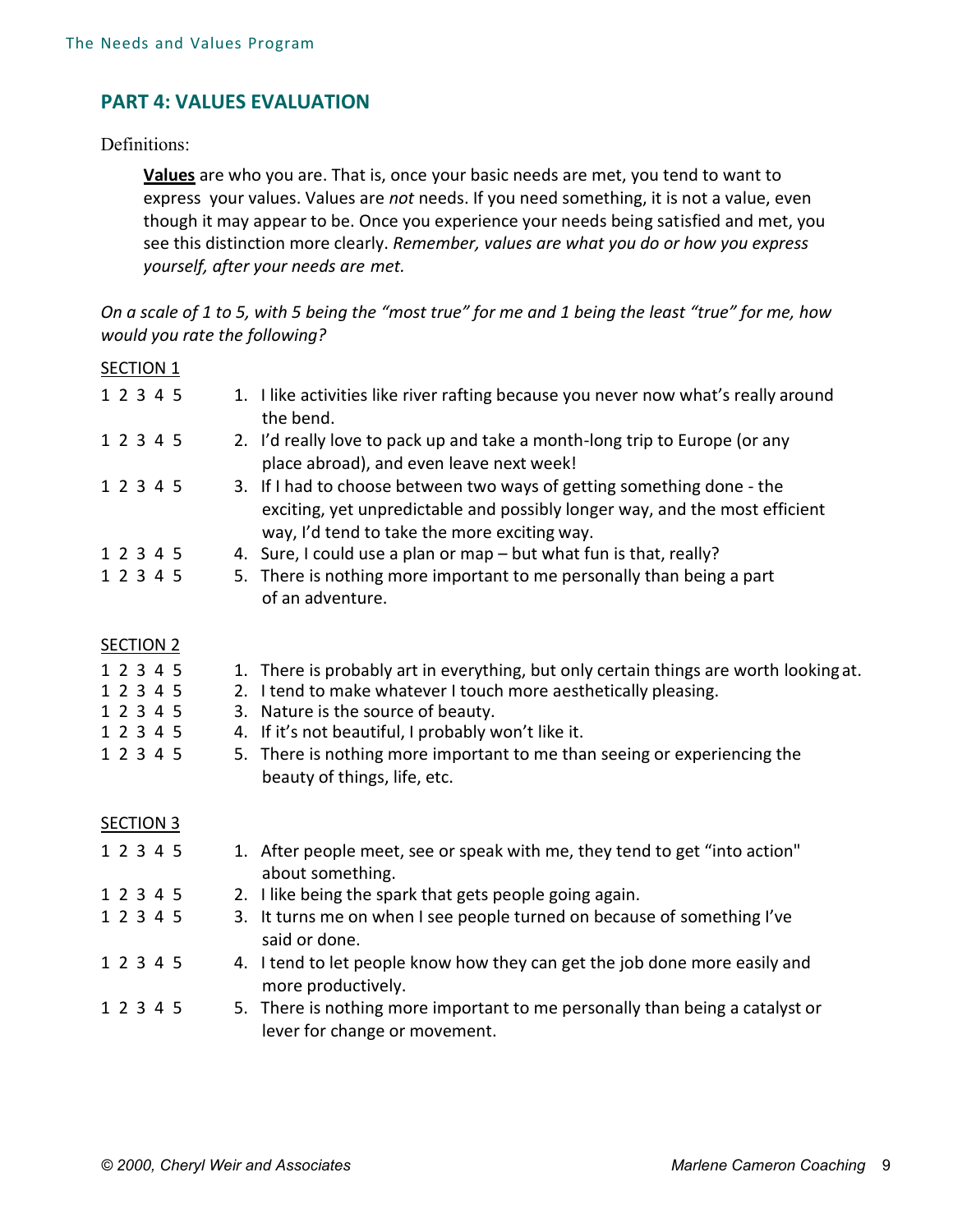| <b>SECTION 4</b> |                                                                                                                                     |
|------------------|-------------------------------------------------------------------------------------------------------------------------------------|
| 1 2 3 4 5        | 1. When someone asks me for directions, I usually take them a part of the<br>way or draw a map so I am certain they won't get lost. |
| 1 2 3 4 5        | 2. I tend to put other people's needs and concerns ahead of or equal to my own.                                                     |
| 1 2 3 4 5        | 3. If I couldn't assist people or make some definite and powerful                                                                   |
|                  | contribution, I'd begin to question what life was all about.                                                                        |
| 1 2 3 4 5        | 4. I get upset when I see people not being served or assisted when they easily                                                      |
|                  | could be.                                                                                                                           |
| 1 2 3 4 5        | 5. There is nothing more important to me than contributing or serving                                                               |
|                  | people or humanity.                                                                                                                 |
|                  |                                                                                                                                     |
| <b>SECTION 5</b> |                                                                                                                                     |
| 1 2 3 4 5        | 1. The act of inventing or making up new things, ideas, art, form or function is                                                    |
|                  | very appealing and energizing to me.                                                                                                |
| 1 2 3 4 5        | 2. I like to make things.                                                                                                           |
| 1 2 3 4 5        | 3. I get no personal reward from just watching or repeating someone else's                                                          |
|                  | ideas; they have to come from or be measurably customized by me.                                                                    |
| 1 2 3 4 5        | 4. I don't get bored; I find something creative to do or get involved with.                                                         |
| 1 2 3 4 5        | 5. There is nothing more important to me personally than creating                                                                   |
|                  | something that didn't really exist before I got involved.                                                                           |
|                  |                                                                                                                                     |
| <b>SECTION 6</b> |                                                                                                                                     |
| 1 2 3 4 5        | 1. I would have really liked to have been a Christopher Columbus-type                                                               |
|                  | person, discovering something that had not been discovered before.                                                                  |
| 1 2 3 4 5        | 2. I like finding the wrinkle in just about anything.                                                                               |
| 1 2 3 4 5        | I love finding out new things about me and others.<br>3.                                                                            |
| 1 2 3 4 5        | Once I've found "it", I go looking for another "it".<br>4.                                                                          |
| 1 2 3 4 5        | There is nothing more important to me personally than discovering new<br>5.                                                         |
|                  | things or new ways with things.                                                                                                     |
|                  |                                                                                                                                     |
| <b>SECTION 7</b> |                                                                                                                                     |
| 1 2 3 4 5        | 1. It's important to me to express my feelings, even when it gets in the                                                            |
|                  | way of things.                                                                                                                      |
| 1 2 3 4 5        | 2. I am grateful that I can really experience the full range of emotions.                                                           |
| 1 2 3 4 5        | 3. I am glad that I can cry.                                                                                                        |
| 1 2 3 4 5        | 4. I am able to laugh a lot.                                                                                                        |
| 1 2 3 4 5        | 5. There is nothing more important to me personally than experiencing my                                                            |
|                  | feelings and emotions.                                                                                                              |
|                  |                                                                                                                                     |
| <b>SECTION 8</b> |                                                                                                                                     |
| 1 2 3 4 5        | 1. It's important that someone step forward and take charge.                                                                        |
| 1 2 3 4 5        | 2. I tend to like to "rally the troops", to get people moving forward together.                                                     |
| 1 2 3 4 5        | 3. I like to be called on to lead a team of people.                                                                                 |
| 1 2 3 4 5        | 4. Given a choice between supporting the leader or leading a team, I prefer to lead.                                                |
| 1 2 3 4 5        | 5. There is nothing more important to me personally than leading people.                                                            |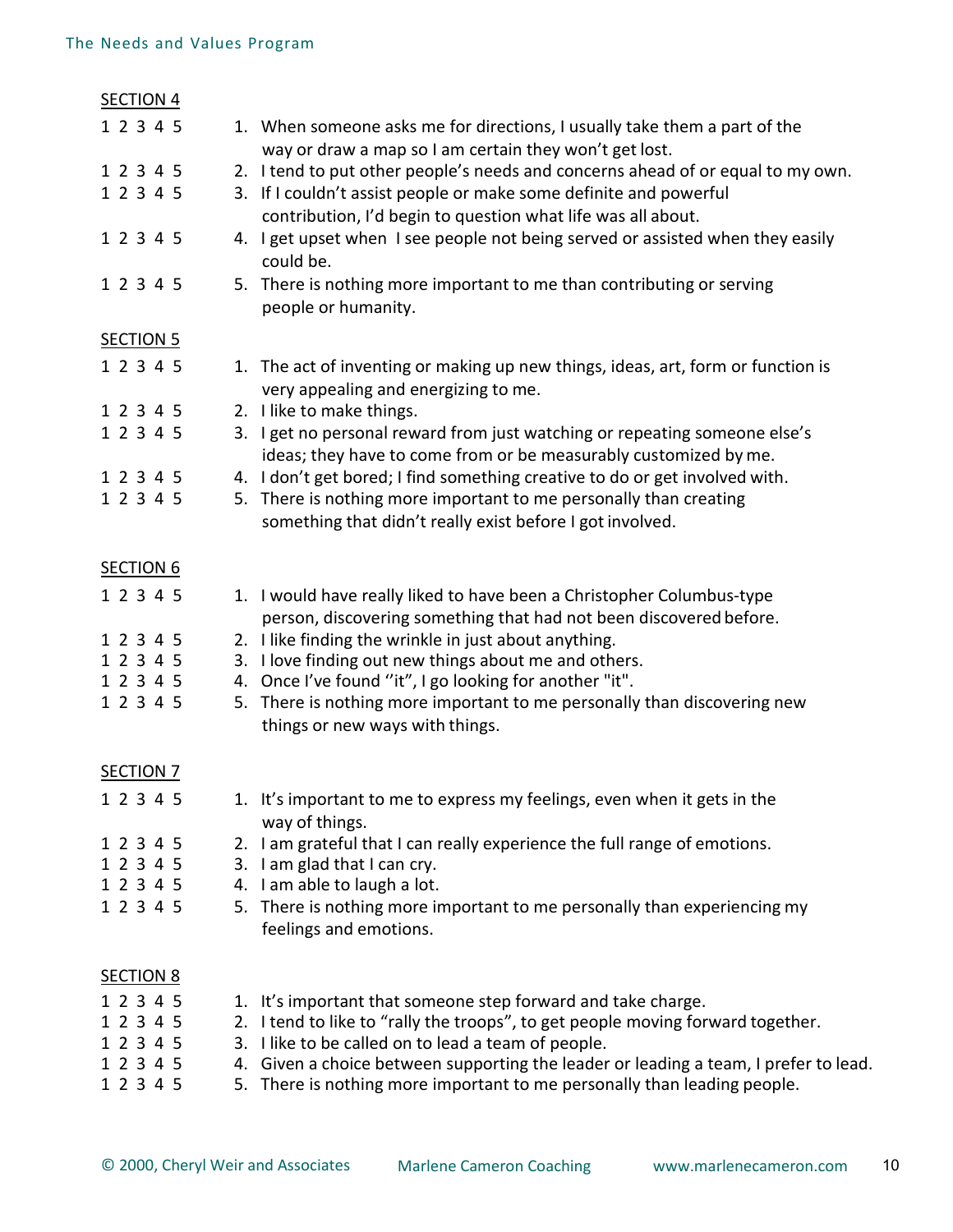| <b>SECTION 9</b>  |                                                                                                                                  |
|-------------------|----------------------------------------------------------------------------------------------------------------------------------|
| 1 2 3 4 5         | 1. I feel compelled to be the best that I can be.                                                                                |
| 1 2 3 4 5         | 2. I tend to be the most able and qualified person I know of in my area or field $-$<br>and I feel good about that.              |
| 1 2 3 4 5         | 3. I'd strongly prefer to be a master of a trade than a "jack of all trades".                                                    |
| 1 2 3 4 5         | 4. I would be fully willing to be completely ignorant in several important areas<br>if it meant that I could be a master of one. |
| 1 2 3 4 5         | 5. Nothing is more important to me personally than to be master or the master<br>of my trade.                                    |
| <b>SECTION 10</b> |                                                                                                                                  |
| 1 2 3 4 5         | 1. A strong and consistent theme throughout my life has been my quest of<br>personal and physical pleasure.                      |
| 1 2 3 4 5         | 2. I can never "feel good" enough.                                                                                               |
| 1 2 3 4 5         | 3. Without a lot of pleasure, what's the use of living.                                                                          |
| 1 2 3 4 5         | 4. If it feels good, I do it.                                                                                                    |
| 1 2 3 4 5         | 5. There is nothing more important to me personally in life than                                                                 |
|                   | experiencing as many forms of pleasure as possible.                                                                              |
| <b>SECTION 11</b> |                                                                                                                                  |
| 1 2 3 4 5         | I get high from being included in other's lives or plans.<br>$\mathbf{1}$                                                        |
| 1 2 3 4 5         | 2. If the phone doesn't ring or I don't get letters from friends, I tend to wind<br>down or                                      |
|                   | get depressed.<br>We are so lucky that there are 6 billion people on this planet! (More people to                                |
| 1 2 3 4 5         | 3.<br>love!)                                                                                                                     |
| 1 2 3 4 5         | The bond between two people is Gods greatest gift to us.<br>4.                                                                   |
| 1 2 3 4 5         | There is nothing more important to me personally than to be very connected<br>5.                                                 |
|                   | with<br>people.                                                                                                                  |
|                   |                                                                                                                                  |
|                   |                                                                                                                                  |
| <b>SECTION 12</b> |                                                                                                                                  |
| 1 2 3 4 5         |                                                                                                                                  |
|                   | 1. I will shop at a store with higher prices but with clerks who are really nice<br>and helpful.                                 |
| 1 2 3 4 5         | 2. It is better to be polite than to get what you really want in a situation.                                                    |
| 1 2 3 4 5         | 3. I am upset when people are not polite or nice to me on the phone or in person.                                                |
| 1 2 3 4 5         | 4. I am so sensitive that I can't be around people who are upset, needy or                                                       |
|                   | loud. I protect my "space".                                                                                                      |
| 1 2 3 4 5         | 5. There is nothing more important to me personally than being sensitive<br>and/or nice; or being around those who are.          |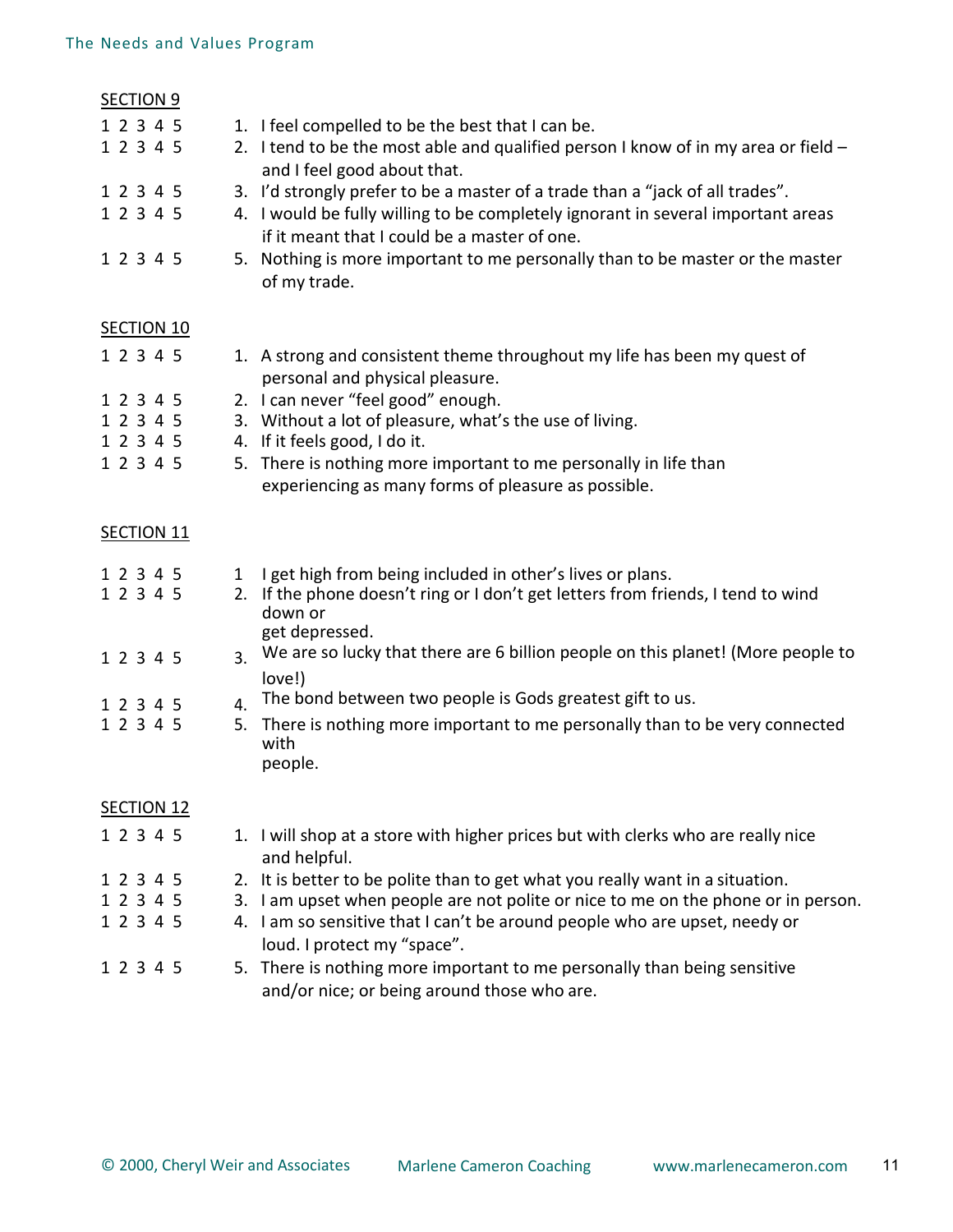#### The Needs and Values Program

#### SECTION 13

|  |  | 1 2 3 4 5 |  | 1. I have a strong relationship with God or the "universal being".                       |
|--|--|-----------|--|------------------------------------------------------------------------------------------|
|  |  | 1 2 3 4 5 |  | 2. I have surrendered my life to God's will for me.                                      |
|  |  | 1 2 3 4 5 |  | 3. I get tremendous pleasure and strength from praying, meditating or being<br>with God. |
|  |  | 1 2 3 4 5 |  | 4. If there wasn't really a God, I would create one for myself.                          |

1 2 3 4 5 5. There is nothing more important to me personally than being in constant touch with God.

### SECTION 14

- 1 2 3 4 5 1. I enjoy passing on information and ideas to the next generation.
- 1 2 3 4 5 2. When I teach others, I get tremendous satisfaction.
- 1 2 3 4 5 3. It almost doesn't matter what the subject matter is, I just love to teach.
- 1 2 3 4 5 4. I get pleasure from teaching even to a class of one.
- 1 2 3 4 5 5. There is nothing more important to me personally than to teach.

### SECTION 15

- 1 2 3 4 5 1. I tend to justify the means to get to an end I really want.
- 1 2 3 4 5 2. Many people are just born to lose.
- 1 2 3 4 5 3. I compete well, with a group or against myself.
- 1 2 3 4 5 4. I get a tremendous high from pulling something off or winning.
- 1 2 3 4 5 5. There is nothing more important to me personally than winning at something.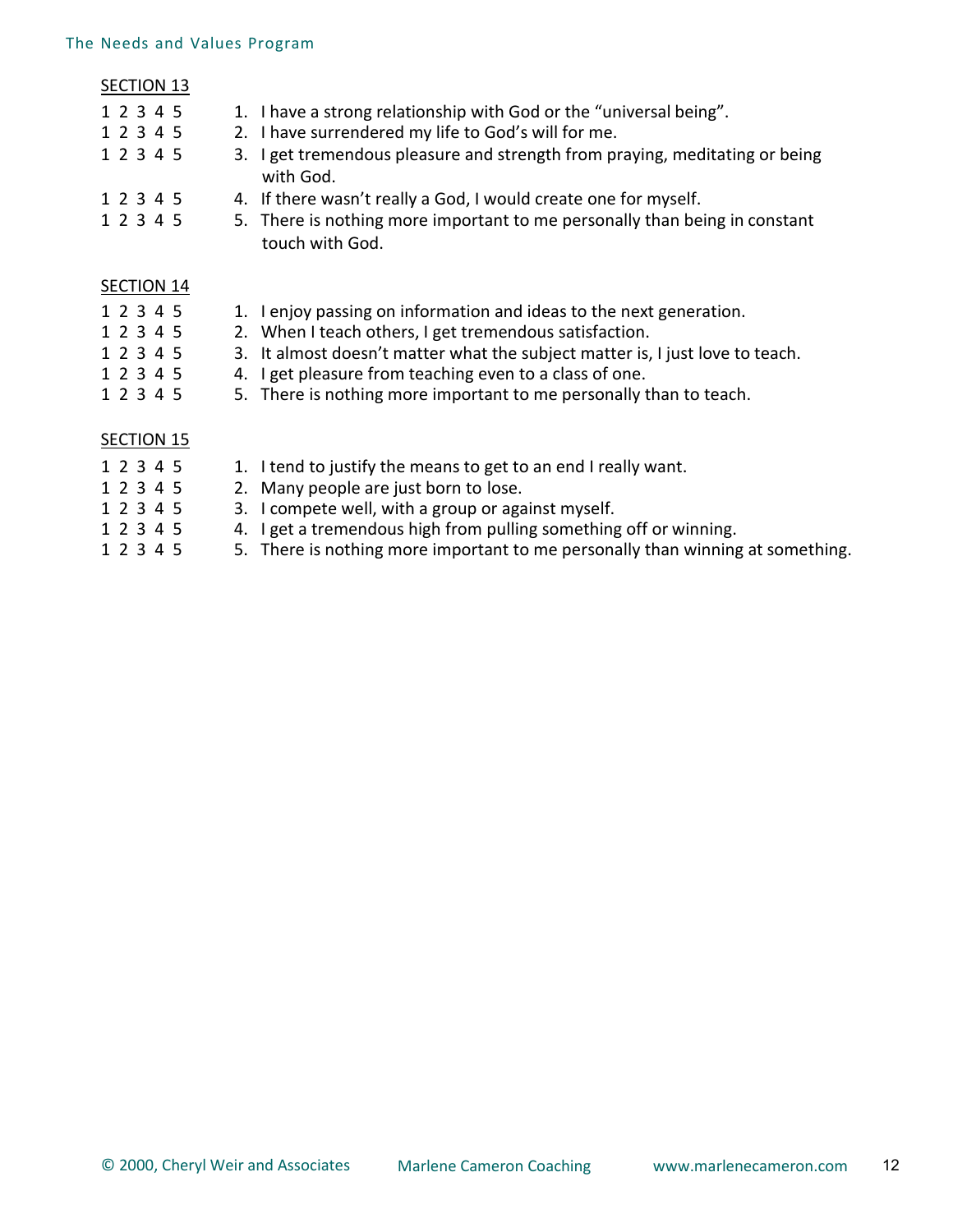## PART 5: VALUES SUMMARY

*Summarize the Values Evaluation on this summary form. First write the total score received for each Section (1-15) in the 'RANK' column. Next, circle the 5 highest scores. These are your most "true" Values*

| RANK | <b>VALUE</b>                     |
|------|----------------------------------|
|      | Section 1: Adventure             |
|      | Section 2: Beauty                |
|      | Section 3: Catalyst              |
|      | Section 4: Contributions/Service |
|      | Section 5: Creativity            |
|      | Section 6: Discovery/Learning    |
|      | Section 7: Emotions/Feelings     |
|      | Section 8: Leadership            |
|      | Section 9: Mastery               |
|      | Section 10: Pleasure             |
|      | Section 11: Relatedness          |
|      | Section 12: Sensitivity/Niceness |
|      | Section 13: Spirituality/God     |
|      | Section 14: Teaching             |
|      | Section 15: Winning              |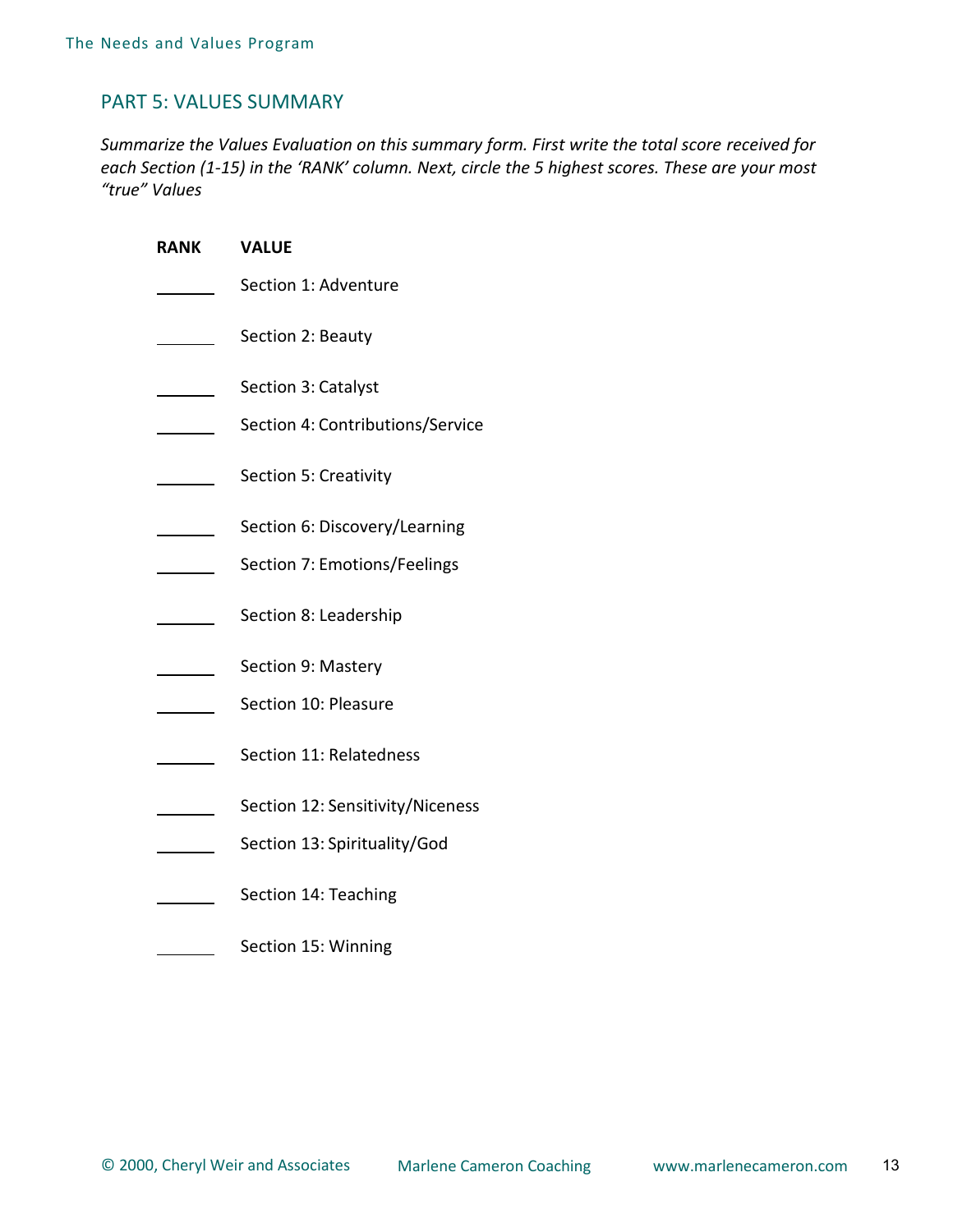## PART 6: VALUES INDEX

Circle the word that best describes the 'Exact Value' for each 'Area of Value' for your top 5 values.

| <b>AREA OF VALUE</b> | <b>EXACT VALUE</b>                                     | <b>AREA OF VALUE</b> | <b>EXACT VALUE</b>                                             |
|----------------------|--------------------------------------------------------|----------------------|----------------------------------------------------------------|
| 1. Adventure         | <b>Risk</b><br>The Unknown<br>Thrill<br>Danger/Dare    | 9. Mastery           | The Best<br>Proficiency<br>Excellence<br>Expert                |
| 2. Beauty            | Appreciation<br>Creation<br>Refinement<br>Magnificence | 10. Pleasure         | Sensuality<br>Indulgence<br>Gratification<br>Hedonism          |
| 3. Catalyst          | Impact/Move<br>Touch/Turn On<br>Momentum<br>Coach      | 11. Relatedness      | Connected<br>Networker<br>Linked/Allied<br><b>Be Structure</b> |
| 4. Contribute        | Serve<br>Improve<br>Augment<br>Assist                  | 12. Sensitivity      | Gracious<br>Inviting<br>Pleasant<br>Tender                     |
| 5. Creativity        | <b>Be Source</b><br>Design<br>Invent<br>Synthesize     | 13. Spirituality     | God<br>Faith/Trust<br>Enlightenment<br><b>Oneness</b>          |
| 6. Discovery         | Learn<br>Detect<br>Locate<br>Realize                   | 14. Teaching         | Instruct<br>Educate<br>Train<br>Illuminate                     |
| 7. Feelings          | <b>Emotions</b><br>Drama<br>Expression<br>Empathy      | 15. Winning          | Take/Get/Own<br>Compete<br>Engage<br>Victory                   |
| 8. Leadership        | Influence<br>Manage<br>Guide<br>Motivate               |                      |                                                                |